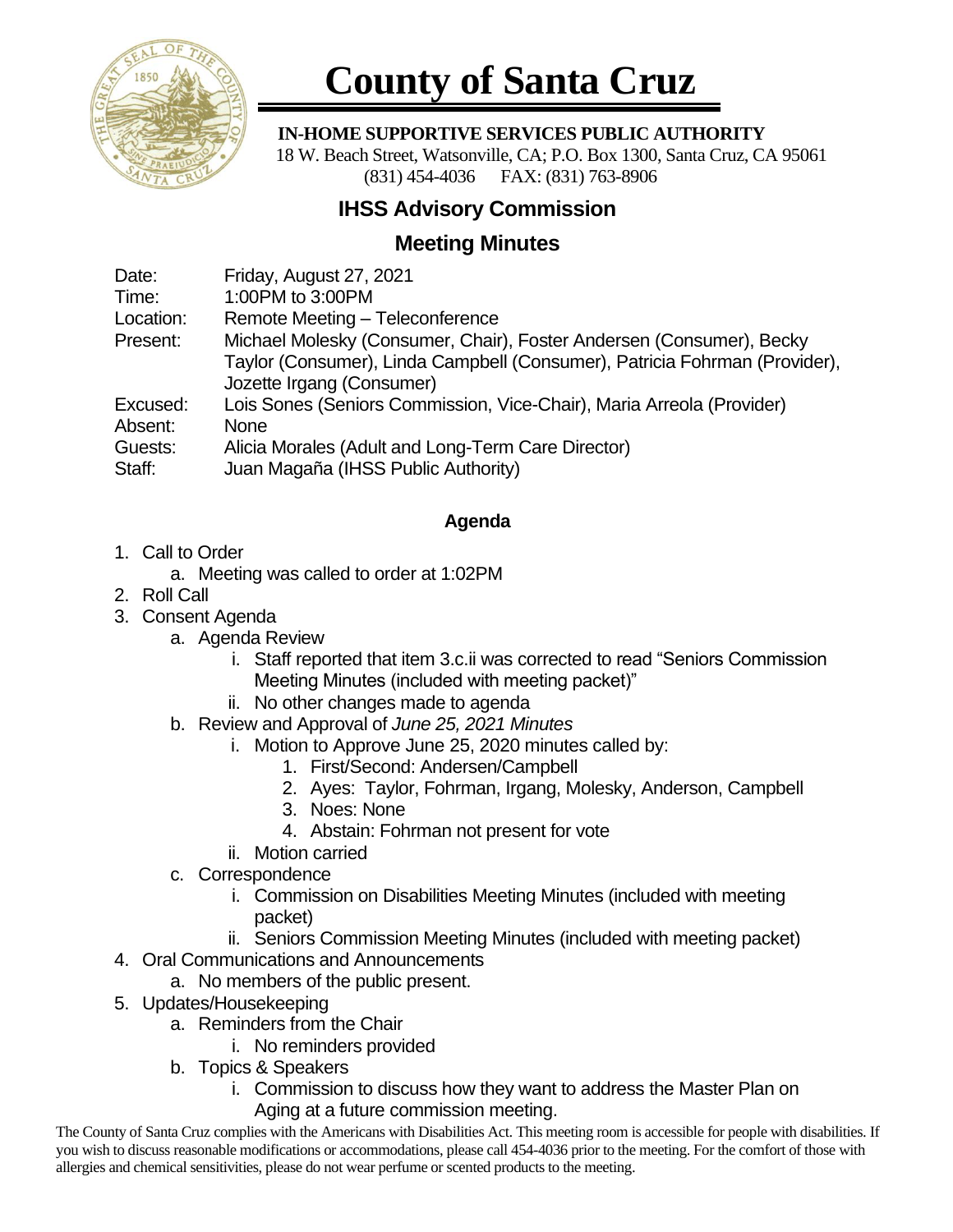- c. Commission Vacancies
	- i. Two (2) Consumer Representatives
	- ii. One (1) Representative of County Advisory Body or County Staff
- 6. Discussion How to Recruit for Commission Vacancies?
	- a. Staff provided information on how seats on any commission are appointed by the Board of Supervisors. In the past, individuals interested in joining the commission are invited to attend at least one meeting in order to see what the commission does; if interested then they are invited to apply for a vacant seat with the Board of Supervisors.
	- b. Recruitment for vacant seats can be via word of mouth, flyers, website postings, or other means. Commissioners are welcome to invite qualified individuals to attend a meeting to see if the commission is something they would like to join.
	- c. Commission members identified community organizations that could potentially fill a vacancy.
- 7. Discussion Vaccines for Providers
	- a. Commission members inquired if COVID-19 vaccines were required for IHSS caregivers.
	- b. Staff provide the following information:
		- i. On July 26, 2021, Governor Newsom issued an Executive Order which mandates COVID vaccines for health care and state employees.
		- ii. In response to various inquiries from counties and Public Authorities around the state, the California Department of Social Services provided guidance indicating that this Executive Order does not apply to IHSS caregivers. As a result, there is no mandate for IHSS caregivers to receive the COVID-19 vaccine.
		- iii. As the employer, the recipient of IHSS does have the right to require that their caregiver be vaccinated.
	- c. Taylor mentioned that the Santa Cruz Sentinel published a letter to the editor that discussed the issue of vaccines not being required for IHSS caregivers.
		- i. Staff to obtain a copy of the letter and send to commission members.
- 8. IHSS Program Updates
	- a. Staff provided the following IHSS program updates
		- i. IHSS Social Workers will continue to complete reassessments by phone through the end of the state of emergency unless there is a request for a home visit.
		- ii. Initial assessments (intakes) are being completed in person, with most information gathered over the phone and keeping the in person visit short.
		- iii. We're still awaiting information on how the money for the long-term career pathways and home and community-based services training in the Governor's budget will be allocated.
		- iv. We've heard that CDSS wants to implement the emergency backup system by January 2022 but currently reviewing funding to be provided to counties and statute to define use and purpose.
		- v. CDSS is currently working on the Electronic Services Portal to allow for providers to add and update their address and phone number in the system and recipients to update their phone number. We expect change to be implemented in the next couple months.
		- vi. We are officially off our Quality Improvement Action Plan (QIAP) and in compliance with our annual reassessment rates.
	- b. Morales provided the following information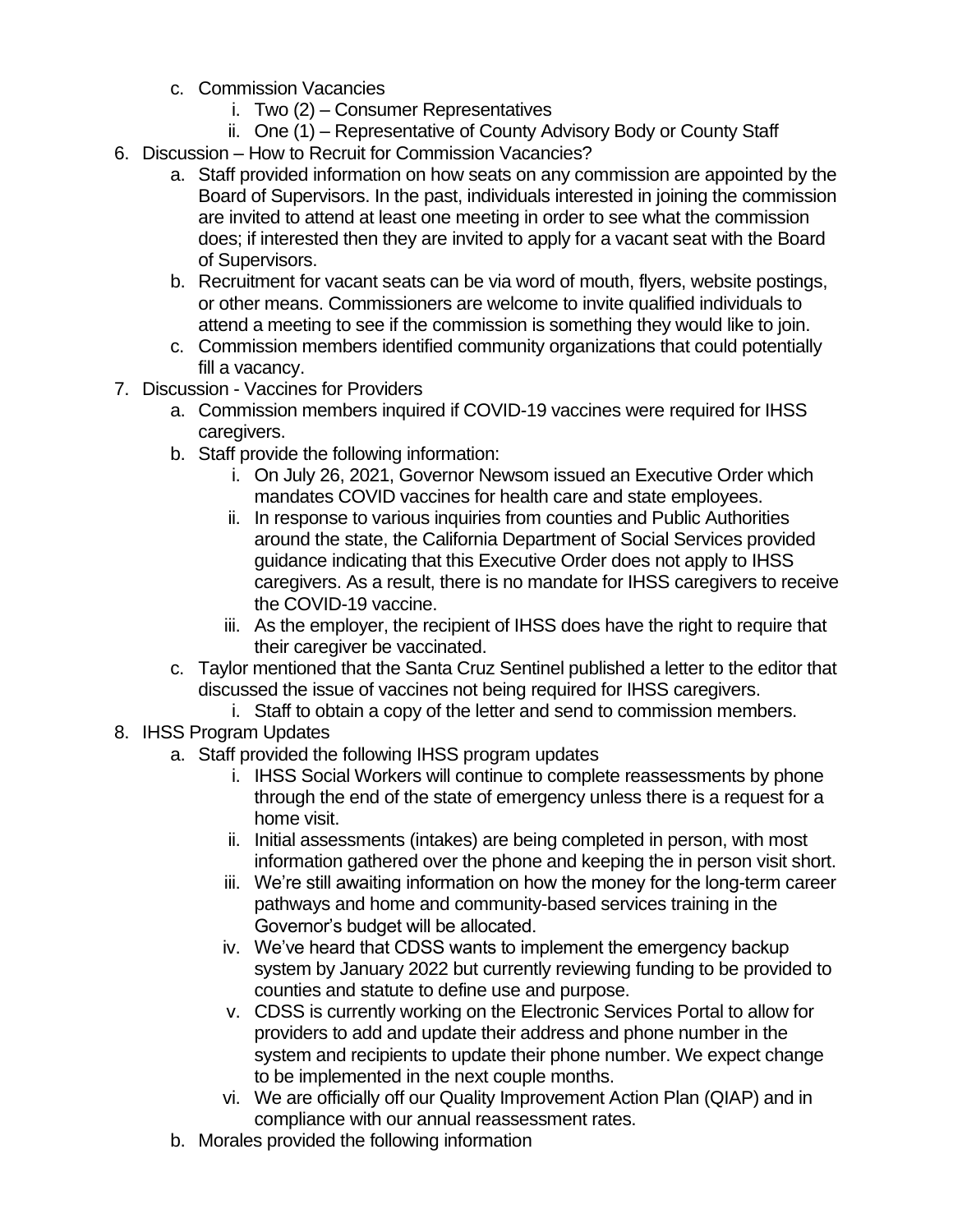- i. As a result of all the work that was put in by IHSS Social Work staff to come off the QIAP, overall, there was a 27% increase in authorized services hours.
- ii. The County Board of Supervisors recently approved a resolution to mandate the COVID-19 vaccine to all county staff. For those staff that do not wish to receive the vaccine, they would need to undergo weekly COVID-19 testing.
- iii. Starting 09/13/2021, County staff will begin a hybrid remote work model.
- iv. Demobilization of COVID-19 shelters has started Santa Cruz and Watsonville Vets hall shelters are now closed. Many of the shelter residents left with temporary or permanent housing in place.
- v. Adult Protective Services received new funding allocations from the state which will allow them to expand services. Additionally, the state redefined the definition of elder to individuals age 60 or older (previously it was at age 65).
- 9. Public Authority Updates
	- a. Staff provided the following Public Authority updates
		- i. Negotiations
			- 1. The Public Authority and SEIU Local 2015 have finalized negotiations. A tentative agreement was reached on July 16, 2021. Members of SEIU Local 2015 ratified the agreement on August 13, 2021 and the Board of Supervisors approved the new Memorandum of Understanding on August 24, 2021.
			- 2. The new contract will expire June 30, 2024 and will increase provider wages as follows:
				- a. As soon as administratively possible, providers will receive a \$1.54 increase in their hourly wage – bringing the hourly wage to \$15.75. We anticipate this increase to occur no later than December 1, 2021.
				- b. On January 1, 2022, providers will receive an additional \$2.00/hour – bring the hourly wage to \$17.75.
			- 3. The Public Authority is currently working on implementing the first increase in wages.
			- 4. Molesky requested a comparison of hourly wages in neighboring counties
				- a. Morales reported that Monterey County is currently at
					- \$15.29/hour and San Mateo County is at \$15.25/hour.
			- ii. County Code Amendment/Bylaws update
				- 1. Staff reported that the changes to the County Code and its relative bylaws that were approved by the Commission have not been finalized. These changes will go to the Board of Supervisors for their first reading on September 14, 2021; the second reading to occur on September 28, 2021. Pending no opposition from the Board, the changes should be approved on September 28<sup>th</sup>.
			- iii. Provider Recruitment
				- 1. Public Authority is looking at identifying providers who work less than the maximum weekly hours. Once this information is obtained, staff will conduct targeted outreach in key areas with consumers without a caregiver and providers who live in, or are currently providing are in the same area.